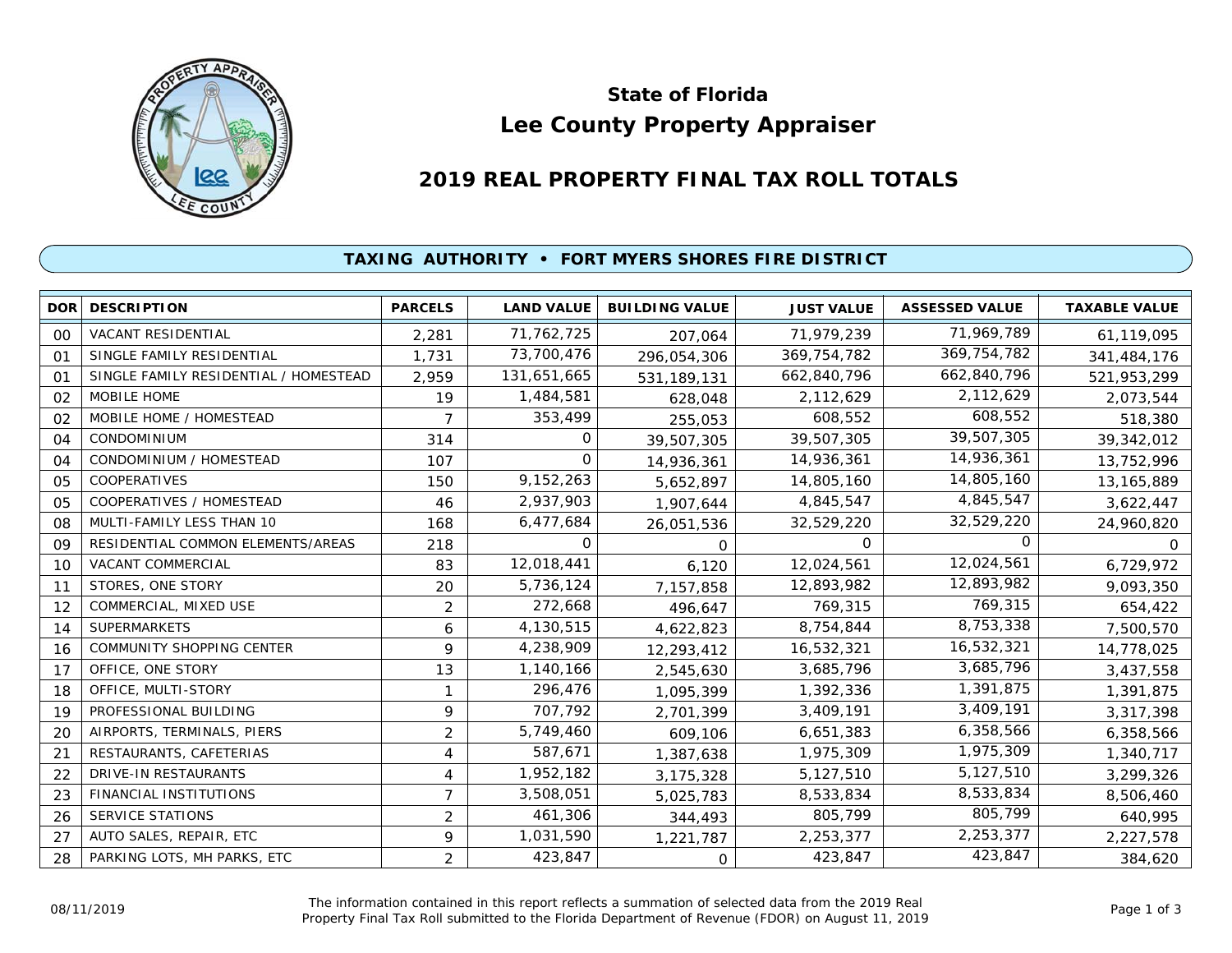### **TAXING AUTHORITY • FORT MYERS SHORES FIRE DISTRICT**

| <b>DOR</b> | <b>DESCRIPTION</b>                    | <b>PARCELS</b> | <b>LAND VALUE</b> | <b>BUILDING VALUE</b> | <b>JUST VALUE</b> | <b>ASSESSED VALUE</b> | <b>TAXABLE VALUE</b> |
|------------|---------------------------------------|----------------|-------------------|-----------------------|-------------------|-----------------------|----------------------|
| 33         | NIGHT CLUBS, LOUNGES, BARS            | 2              | 111,379           | 245,092               | 356,471           | 356,471               | 356,471              |
| 38         | GOLF COURSE, DRIVING RANGE            | 17             | 6,235,672         | 3,554,087             | 9,789,759         | 9,789,759             | 9,789,759            |
| 39         | HOTELS, MOTELS                        | $\mathbf{1}$   | 42,261            | 56,504                | 98,765            | 98,765                | 98,765               |
| 40         | VACANT INDUSTRIAL                     | $\overline{2}$ | 468,792           | 0                     | 468,792           | 468,792               | 265,279              |
| 48         | WAREHOUSING, DISTRIBUTION TERMINALS   | $\overline{7}$ | 2,600,451         | 2,806,951             | 5,407,402         | 5,407,402             | 5,170,710            |
| 51         | <b>CROPLAND CLASS I</b>               | $\mathbf{1}$   | 75,968            | 168,842               | 418,583           | 244,810               | 176,081              |
| 53         | CROPLAND CLASS III                    | $\mathbf{1}$   | 146,977           | 43,538                | 193,486           | 190,515               | 107,892              |
| 60         | <b>GRAZING LAND CLASS I</b>           | 39             | 2,009,022         | 4,550,607             | 17,473,465        | 6,559,629             | 4,869,732            |
| 61         | <b>GRAZING LAND CLASS II</b>          | 27             | 413,265           | 1,522,255             | 7,889,979         | 1,935,520             | 1,505,248            |
| 62         | <b>GRAZING LAND CLASS III</b>         | 2              | 32,197            | 13,945                | 250,705           | 46,142                | 40,846               |
| 63         | <b>GRAZING LAND CLASS IV</b>          | 5              | 28,388            | 116,270               | 555,365           | 144,658               | 144,658              |
| 64         | <b>GRAZING LAND CLASS V</b>           | $\overline{4}$ | 47,631            | 23,030                | 3,150,638         | 70,661                | 63,900               |
| 66         | ORCHARD GROVES, CITRUS, ETC           | 4              | 82,788            | 890,065               | 1,347,636         | 972,853               | 572,832              |
| 67         | POULTRY, BEES, TROPICAL FISH, RABBITS | 5              | 116,949           | 223,670               | 643,592           | 340,619               | 300,598              |
| 68         | DAIRIES, FEED LOTS                    | 3              | 200,216           | 95,960                | 1,166,742         | 296,176               | 234,775              |
| 69         | ORNAMENTALS, MISCELLANEOUS AG         | 8              | 3,408,911         | 1,105,698             | 7,991,446         | 4,514,609             | 2,846,251            |
| 70         | VACANT INSTITUTIONAL                  | 5              | 45,105            | $\Omega$              | 45,105            | 45,105                | 23,410               |
| 71         | CHURCHES, TEMPLES                     | 12             | 4,424,091         | 9,105,844             | 13,529,935        | 13,529,935            | $\mathbf{O}$         |
| 74         | HOMES FOR THE AGED                    | $\mathbf{1}$   | 327,648           | 2,141,221             | 2,468,869         | 2,468,869             | 0                    |
| 75         | ORPHANAGES, NON-PROFIT SERVICE        | $\mathbf{1}$   | $\mathbf 0$       | 147,773               | 147,773           | 147,773               | 0                    |
| 77         | CLUBS, LODGES, UNION HALLS            | $\mathbf{1}$   | 115,232           | 119,341               | 234,573           | 234,573               | 0                    |
| 80         | VACANT GOVERNMENTAL                   | 274            | 8,022,949         | 0                     | 8,055,439         | 8,022,949             | 0                    |
| 83         | PUBLIC COUNTY SCHOOLS                 | 5              | 3,998,522         | 67,768,097            | 71,766,619        | 71,766,619            | 0                    |
| 86         | <b>COUNTIES - OTHER</b>               | 6              | 3,365,378         | 1,378,774             | 4,744,152         | 4,744,152             | $\overline{0}$       |
| 87         | STATE - OTHER                         | $\mathbf{1}$   | 754,672           | 761,131               | 1,515,803         | 1,515,803             | $\overline{0}$       |
| 88         | FEDERAL - OTHER                       | $\mathbf{1}$   | 2,549,210         | 480,249               | 3,029,459         | 3,029,459             | $\overline{0}$       |
| 89         | MUNICIPAL - OTHER                     | $\mathbf{1}$   | 135,821           | 551,056               | 686,877           | 686,877               | 0                    |
| 91         | UTILITY                               | 5              | 10,233,841        | 3,477,521             | 13,724,925        | 13,711,362            | 8,778,131            |
| 93         | <b>SUBSURFACE RIGHTS</b>              | $\mathbf{1}$   | 100               | 0                     | 100               | 100                   | 100                  |
| 94         | RIGHT-OF-WAY                          | 18             | 65,580            | $\mathbf{O}$          | 65,580            | 65,580                | 57,085               |
| 95         | RIVERS, LAKES, SUBMERGED LAND         | 6              | 1,529             | 0                     | 1,529             | 1,529                 | 1,529                |
| 96         | SEWAGE DISPOSAL, WASTE LANDS          | $\overline{7}$ | 27,070            | $\mathsf{O}$          | 27,070            | 27,070                | 27,070               |
| 97         | OUTDOOR RECREATIONAL                  | $\overline{2}$ | 150,493           | 1,202,650             | 1,353,143         | 1,353,143             | 1,353,143            |
| 99         | ACREAGE NOT AG CLASSIFIED             | 10             | 5,957,807         | $\mathbf{O}$          | 5,957,807         | 5,957,807             | 5,097,400            |
|            | <b>HEADER &amp; NOTE RECORDS</b>      | 91             | 0                 | $\mathsf{O}$          | $\mathbf 0$       | 0                     | $\overline{O}$       |
|            |                                       |                |                   |                       |                   |                       |                      |

The information contained in this report reflects a summation of selected data from the 2019 Real Property Final Tax Roll submitted to the Florida Department of Revenue (FDOR) on August 11, 2019 08/11/2019 Page 2 of 3